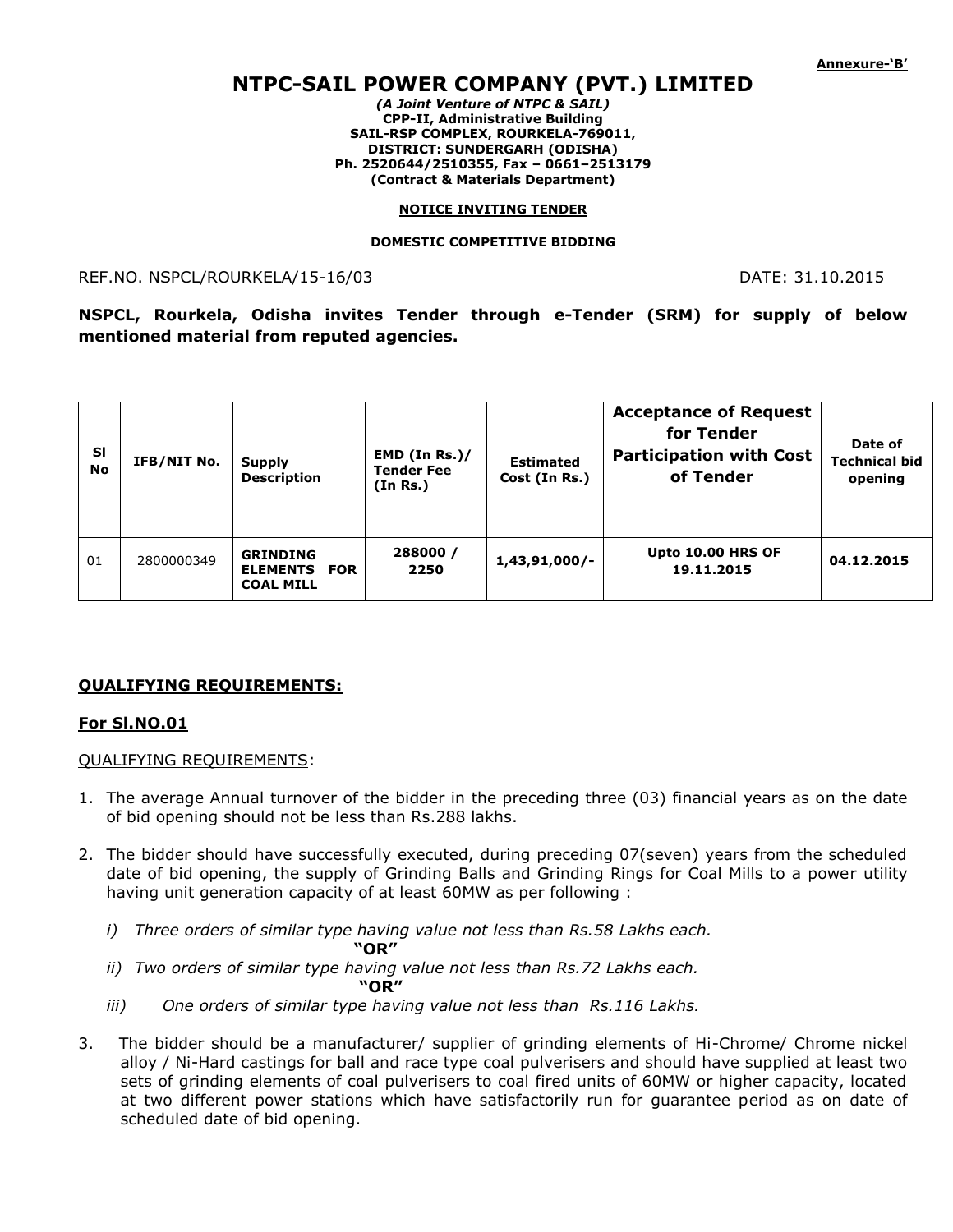## **Manufacturing Facilities** :

- a) Casting and machining facilities for manufacturing of Hi-Chrome / Chrome Nickel alloy/ Ni-Hard grinding rings and hollow grinding balls of coal pulveriser of minimum grinding ring diameter 3.25 meter and grinding ball of minimum diameter 745 mm.
- b) Single piece casting facility of minimum 7.2 MT.
- c) Heat treatment facility for grinding rings and hollow grinding balls.

### **Testing Facilities :**

- a) Hardness Testing.
- b) Micro Structure Testing
- c) Chemical Composition Testing.
- d) Ultrasonic Testing Machine.
- e) Outside Micrometer.
- f) Spectrometer/Spectrogram.

# *NB:*

- 1.Similar order means manufacturer/supply of Grinding Elements of Coal Mill in set consisting of Upper grinding ring, Lower grinding ring and Grinding balls made of Hi-Chrome/Chrome nickel alloy/Ni-Hard castings.
- 2.For QR No.1, the bidder shall submit the Audited Balance Sheet and Profit and Loss Account for the specified period. In case where audited results for the last preceding FY are not available, certificate of financial statements from a practicising Chartered Accountant shall also be considered acceptable. Other income shall not be considered for arriving annual turnover.
- 3.For QR No.2, the bidder must submit documentary evidence in support of meeting the QR, like copy of supply completion certificate from the client/Store receipt voucher (SRV)/ protocol jointly signed by purchaser & supplier, purchase order towards completion of supply. The word "executed" shall mean the value mentioned in the QR for supply completed even if the total purchase order(s) is not completed / closed.
- 4.For Sl.No.3, the bidder must submit a certificate of satisfactory running hours for guarantee period of the grinding rings and balls from the client to whom they have supplied the same.
- 5. Manufacturer should have manufacturing and testing facilities as mentioned at QR-3. In case of Supplier bidder should submit manufacturing and testing facilities from their manufacturer.

#### **Notes:**

- 1. Tender Documents can be viewed by all vendors having user id and password for NSPCL SRM Portal available in NSPCL website "nspcl.co.in". However, for participation in the present case, above vendors need to submit request for participation in tender in their letter head to the address detailed below along with the cost of tender (non refundable) in the form of DD/Bankers Cheque in favour of NTPC SAIL POWER COMPANY PRIVATE LIMITED payable at Rourkela. Cost of Tender Documents can also be submitted through NEFT/RTGS Internet Bank Transfer to NSPCL, Rourkela Account No 10607497883(State Bank of India) , IFSC Code – SBIN0009678 , SME Branch , Bisra Chhak , Rourkela , Odisha and proof of such submission to be accompanied along with request for participation in tender.
- 2. New intending vendors whose user id and pass word for NSPCL SRM Portal are not available need to register themselves by filling the Registration Form downloaded from NSPCL Website "nspcl.co.in" and furnish the same with request for participation in tender along with cost of tender(non refundable) as detailed against Sl No 1 above . They should invariably mention the following company details in their letter/registration form: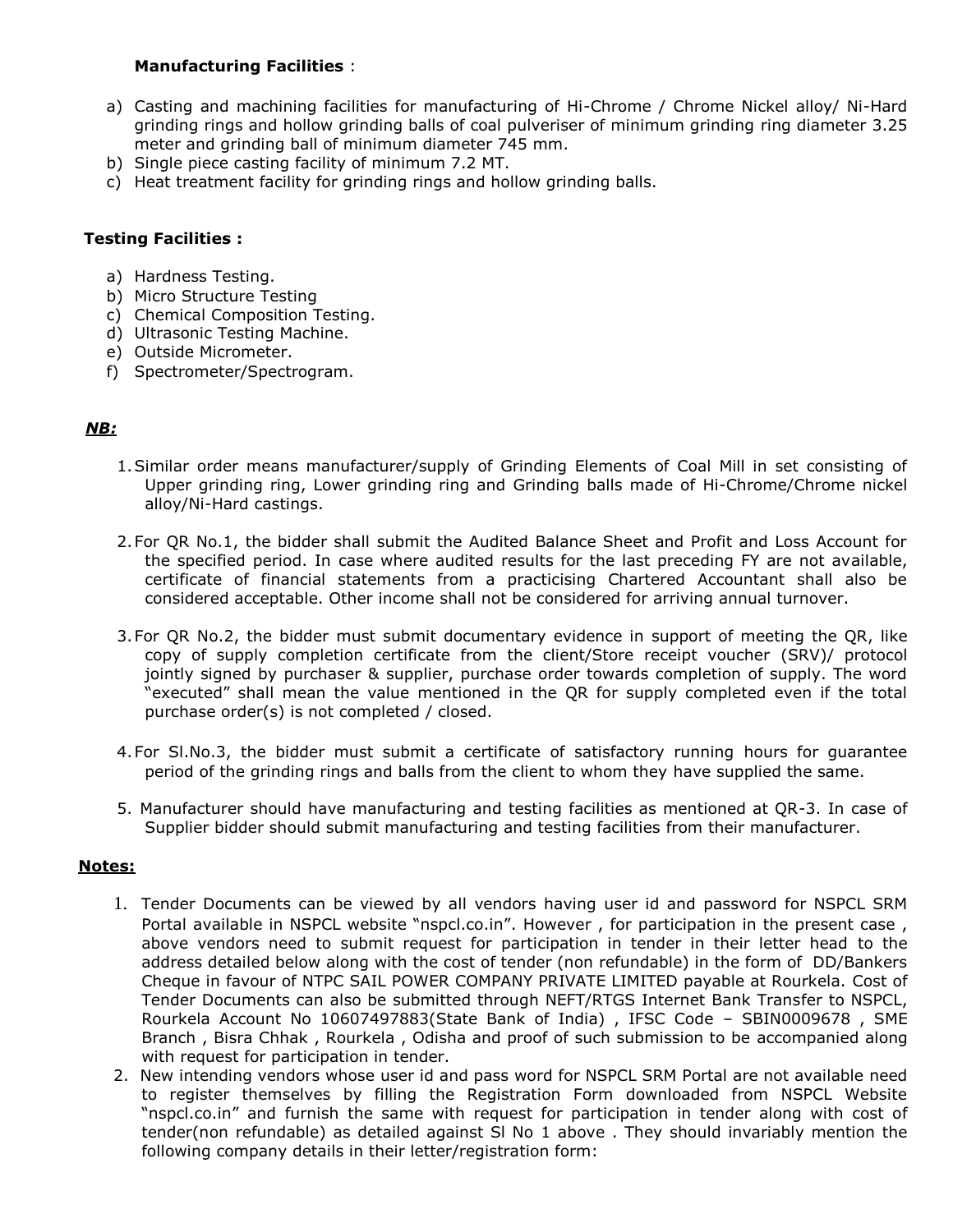- (a) TIN No
- (b) PAN No
- (c) Name of the representative doing SRM/E-tendering along with his Cell No and email id.
- 3. Bids only submitted through online will be accepted. Offer submitted offline including through email will not be accepted. It is the responsibility of the intending vendors to get acquainted to the online submission of offer (Bidders Manual hoisted in NSPCL SRM, Portal may be referred) and ensure their bids are submitted within the scheduled date of Tender Submission Deadline. In case of assistance , Sri S Kujur , Manager(C&M) , Cell No 9437961743 or Sri Alokdeep , Manager(CS) , Cell No 9437966916 may be contacted.
- 4. Notwithstanding anything stated above, NSPCL reserves the right to assess bidder's capability and capacity to perform the contract. Should the circumstances warrant such assessment in the overall interest of NSPCL , decision of NSPCL in this regard shall be final.
- 5. The bidders upon their depositing the requisite cost of tender along with request letter are allowed to participate without prima-facie examination of qualification status. The qualification status shall be examined by the tender committee only during the process of evaluation. However, such permission for tender participation will not automatically mean that bidders are considered qualified.
- 6. Single Stage two part bidding system shall be adopted for the subject package. While submitting online offer bidders need to submit the following documents in the Folder available in the Technical RFx Response:
	- a) Supporting Documents for fulfilling the Qualifying Requirement.
	- b) Unpriced Bid , Technical Bid and Commercial Terms and Conditions.

For Price Bid , bidders to go to the "ITEM" tab and need to fill their rates against the line items.

- 7. EMD to be submitted offline in a closed envelope invariably super scribing "EMD", Tender No , Name of package, Due Date and addressed to AGM(C&M) , NTPC SAIL POWER COMPANY PRIVATE LIMITED , CPP-II , RSP , Rourkela – 769011 , Odisha. Bidders to ensure the EMD is submitted on or before the time and date of schedule Tender Submission Deadline.
- 8. For fulfilling the Qualifying requirements, intending bidder shall be required to submit the following documents along with their technical bid.
	- a. Certificate of CA, Audited Profit & Loss Statement shall be accepted in support of Annual turnover.
	- b. Copies of work orders/purchase order covering awarded value, detailed scope of work/ terms & conditions/ bill of quantities **along with proof of execution/completion certificate as per above qualifying requirement.** The bidder shall provide the reference list with contact address.
	- c. Firm's documents like Memorandum & Articles of association/ Partnership / Proprietorship Deed/ Certificate of Incorporation etc., with latest changes if any.
- 9. Intending bidders fulfilling the above-stipulated qualifying requirements are advised to visit the work site to familiarize themselves with the nature and quantum of work/supply and site conditions.
- 10. Technical response will be opened first as on Technical RFx Response Opening date. Price bids of only those bidders will be opened who meet the criteria of Qualifying Requirements as specified above.
- 11. If the last date of receiving application and opening date coincides with a holiday, the date will be shifted to the next working day.
- 12. Tender without earnest money deposit (EMD)/ inadequate amount of EMD and not in prescribed form are liable to be rejected.